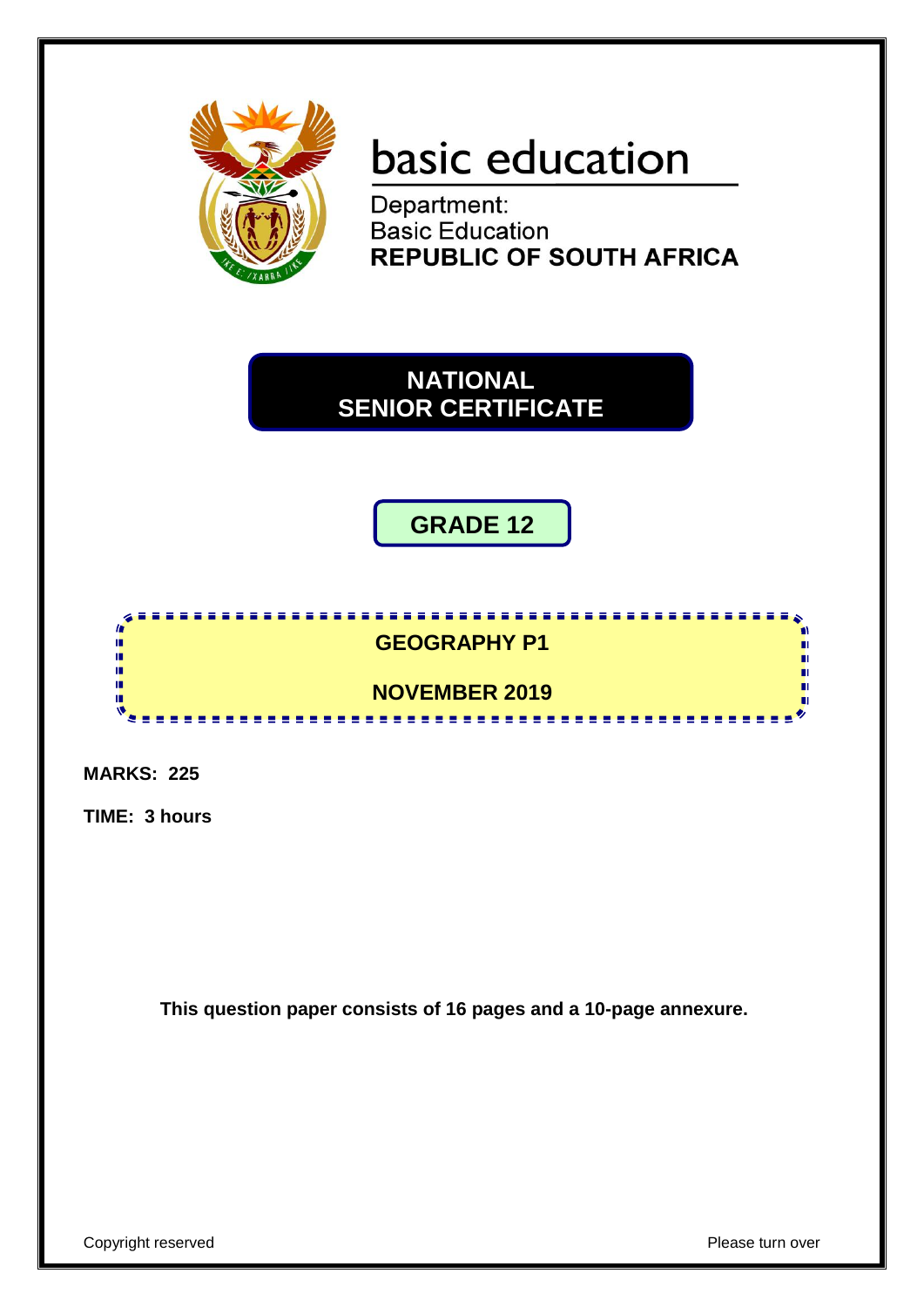# **INSTRUCTIONS AND INFORMATION**

- 1. This question paper consists of FOUR questions.
- 2. Answer ANY THREE questions of 75 marks each.
- 3. All diagrams are included in the ANNEXURE.
- 4. Leave a line between the subsections of questions answered.
- 5. Start EACH question at the top of a NEW page.
- 6. Number the answers correctly according to the numbering system used in this question paper.
- 7. Number the answers in the centre of the line.
- 8. Do NOT write in the margins of the ANSWER BOOK.
- 9. Draw fully labelled diagrams when instructed to do so.
- 10. Answer in FULL SENTENCES, except when you have to state, name, identify or list.
- 11. Write neatly and legibly.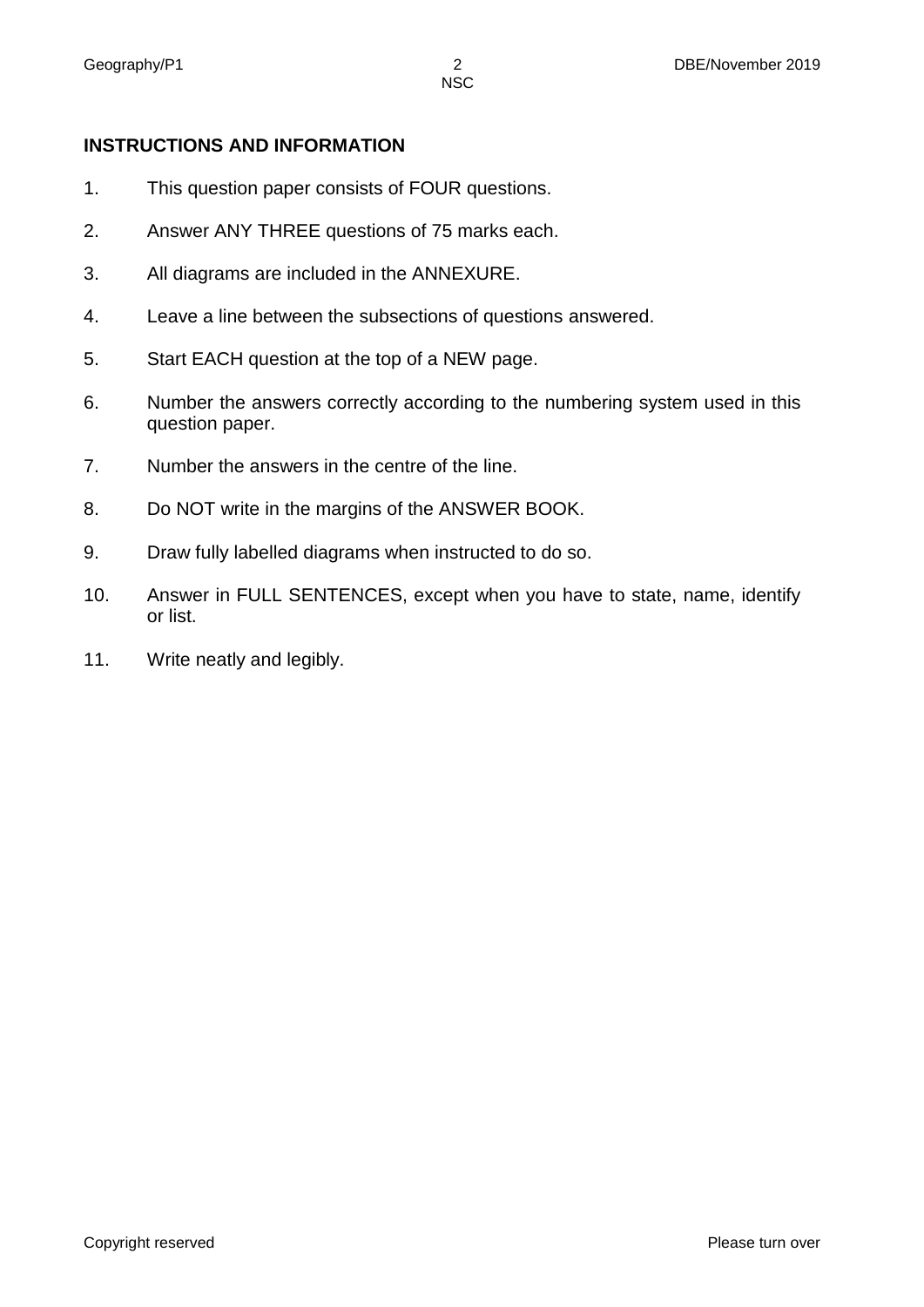# **SECTION A: CLIMATE, WEATHER AND GEOMORPHOLOGY**

### **QUESTION 1**

1.1 Give ONE term for each of the following descriptions by choosing a term from the list below. Write only the term next to the question numbers (1.1.1 to 1.1.7) in the ANSWER BOOK, e.g. 1.1.8 climate.

| radiation fog; |       | katabatic;                  |  | temperature inversion; | anabatic: |  |
|----------------|-------|-----------------------------|--|------------------------|-----------|--|
|                | smog: | thermal belt; frost; aspect |  |                        |           |  |

- 1.1.1 Zone where a warm air mass is trapped between colder air masses
- 1.1.2 A mixture of smoke and fog
- 1.1.3 The direction in which the slope faces in relation to the sun's rays
- 1.1.4 Forms when calm conditions and clear skies occur in a valley
- 1.1.5 Forms on the valley floor when the air temperature is below freezing point
- 1.1.6 Type of wind that results from air sinking down the valley slope at night
- 1.1.7 Type of wind that results from air moving up the valley slope during the day  $(7 \times 1)$  (7)
- 1.2 Various options are provided as possible answers to the following questions. Choose the answer and write only the letter (A–D) next to the question numbers (1.2.1 to 1.2.8) in the ANSWER BOOK, e.g. 1.2.9 D.
	- 1.2.1 The cross-profile of a river shows the shape of the river valley from ...
		- A source to mouth.
		- B concave to convex.
		- $\mathcal{C}$ bank to bank.
		- D. width to depth.
	- 1.2.2 The shape of the valley in the upper course of a river is ...
		- A V-shaped.
		- B wide.
		- C gentle.
		- D U-shaped.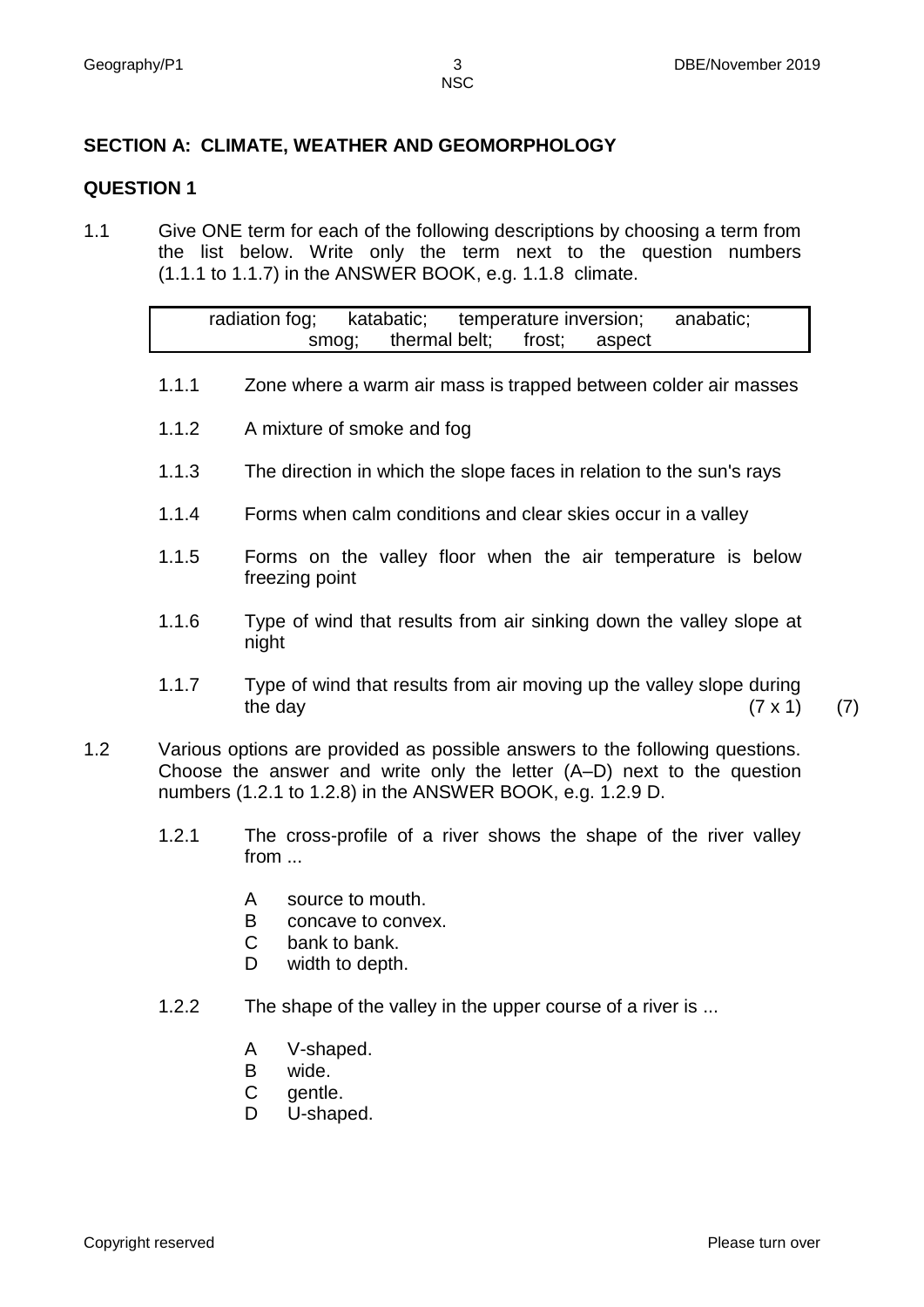- 1.2.3 Deposition is the dominant process in the ... of the river.
	- A upper course
	- B middle course
	- C lower course
	- D young course
- 1.2.4 The volume of water in the middle course of the river is likely to increase because of …
	- A lateral erosion.
	- B tributaries joining the river.
	- $\mathcal{C}$ downward erosion.
	- D no tributaries joining the river.
- 1.2.5 Rapids are most likely to develop in the …
	- A lower course.
	- B middle course and lower course.
	- $\mathsf{C}$ upper course.
	- D. upper course and lower course.
- 1.2.6 The stream flow (discharge) of a river in the upper course is generally a … flow.
	- A layered
	- B laminar
	- C smooth
	- D. turbulent
- 1.2.7 An oxbow lake can be formed from a ... in the lower course of the river.
	- A slip-off slope
	- B cut-off slope
	- $\mathbf C$ meander loop
	- D. meander scar
- 1.2.8 The processes that a river undergoes from the upper course to the lower course are …
	- A erosion, transportation and deposition.
	- B transportation, erosion and deposition.
	- C erosion, deposition and transportation.
	- D deposition, erosion and transportation. (8 x 1) (8)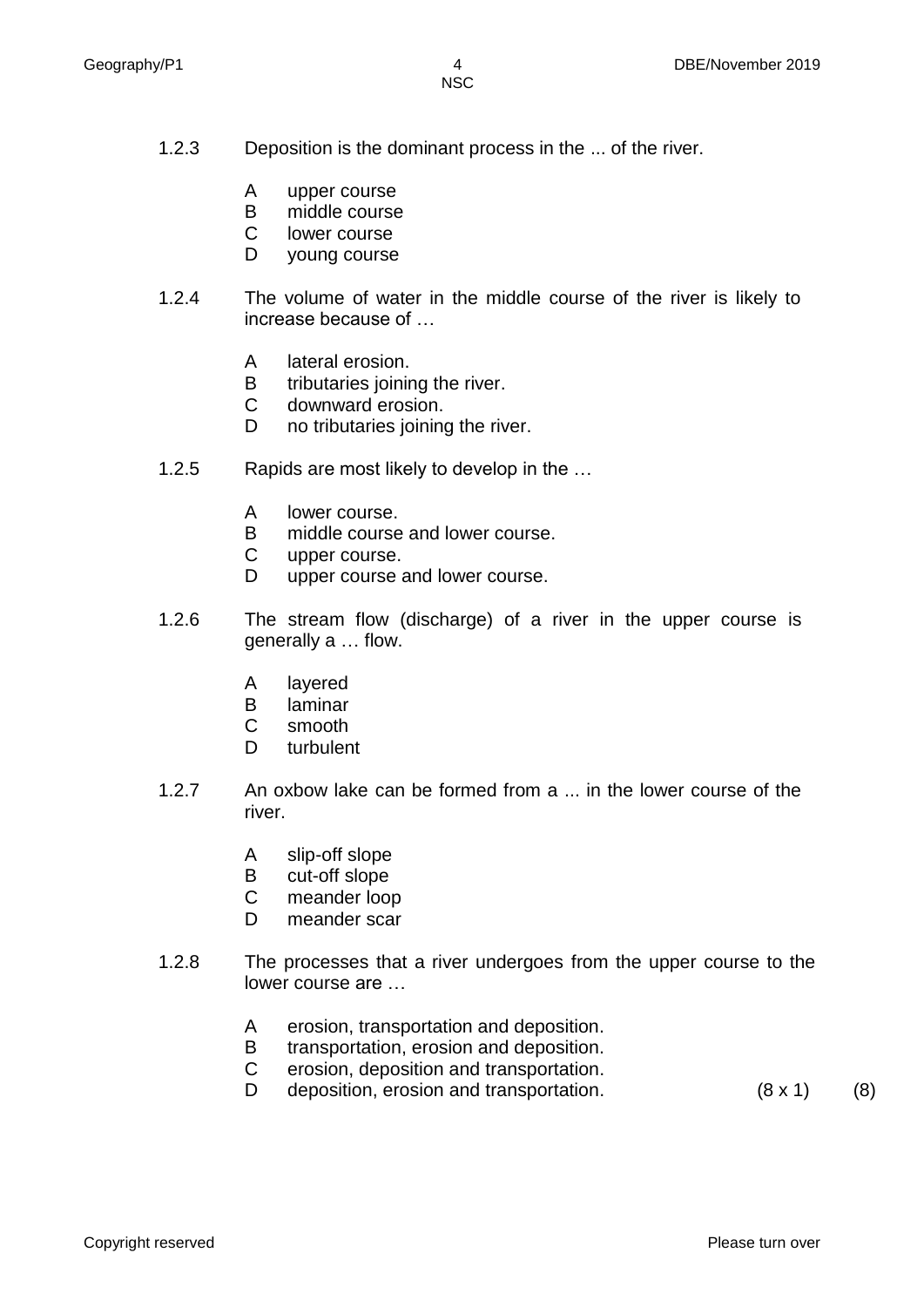- 1.3 FIGURE 1.3 is based on a case study of a tropical cyclone that recently affected Southern Africa.
	- 1.3.1 Refer to the article. With what can you compare this intense tropical  $cyclone?$  (1 x 1) (1)
	- 1.3.2 Name ONE condition that was necessary for the formation of tropical cyclone Idai.  $(1 \times 1)$  (1)
	- 1.3.3 Refer to the image and determine the expected wind speed with which tropical cyclone Idai will reach the coast of Mozambique.  $(1 \times 1)$  (1)
	- 1.3.4 Why will the wind speed decrease as you move further from the eye? (1 x 2) (2)
	- 1.3.5 Explain how the dangerous semi-circle of tropical cyclone Idai originated (developed). (1 x 2) (2)
	- 1.3.6 In a paragraph of approximately EIGHT lines, suggest the negative impact that high wind speeds will have on the coastal areas of Mozambique.  $(4 \times 2)$  (8)
- 1.4 Study FIGURE 1.4 based on South African berg winds.
	- 1.4.1 Name the season in which South African berg winds develop. (1 x 1) (1)
	- 1.4.2 Give TWO pieces of evidence in FIGURE 1.4 to support your answer to QUESTION 1.4.1. (2 x 1) (2)
	- 1.4.3 (a) Why are berg winds described as being dry? (1 x 2) (2)
		- (b) What causes the South African berg wind to be a warm offshore wind?  $(1 \times 2)$  (2)
		- (c) How does a steep pressure gradient influence South African berg winds?  $(2 \times 2)$  (4)
	- 1.4.4 Why are emergency services (fire brigades, ambulances and traffic police) placed on high alert (standby) when berg wind conditions occur?  $(2 \times 2)$  (4)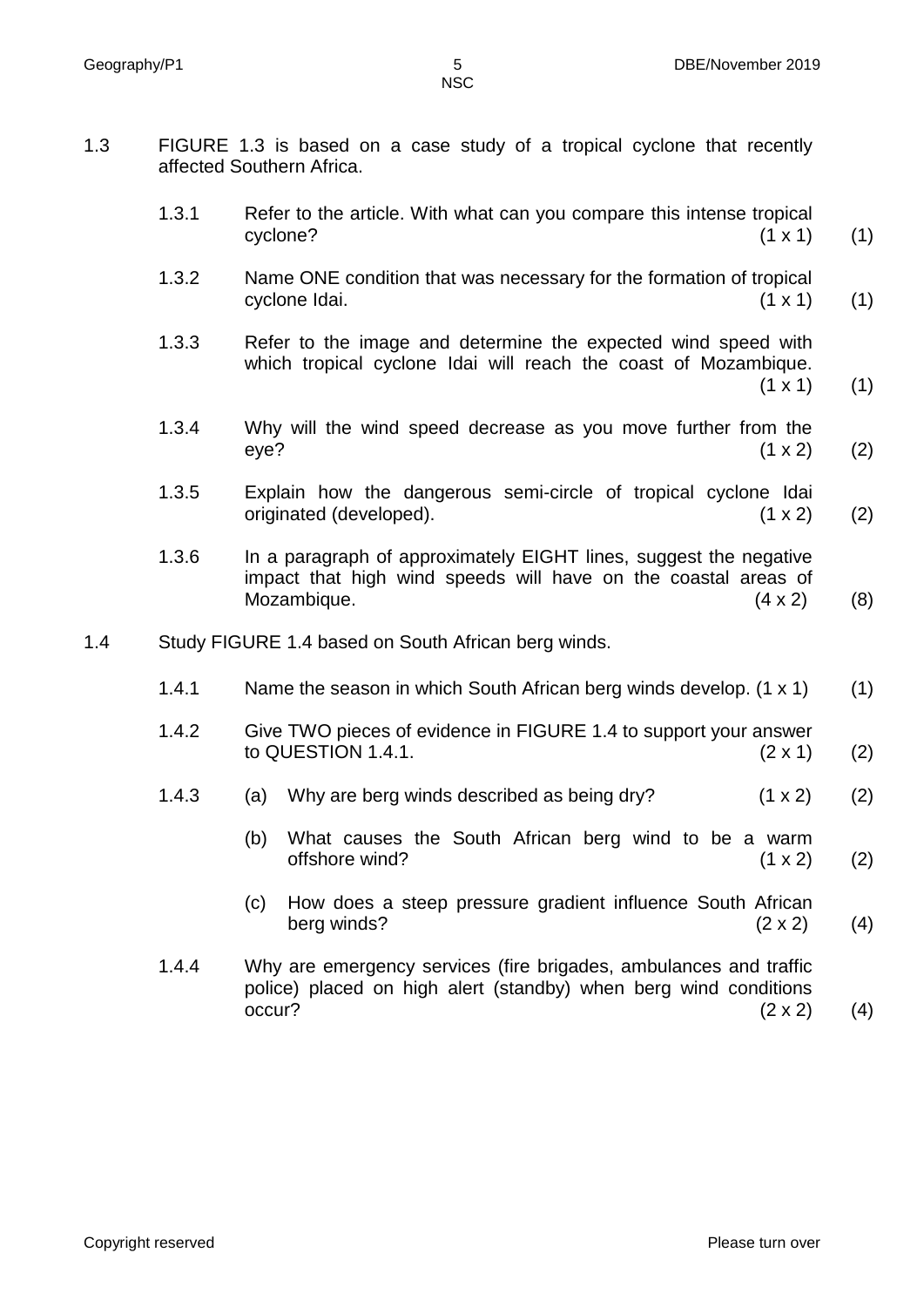# 1.5 Study FIGURE 1.5 based on river capture (stream piracy).

|     | 1.5.1 |     | Define the term river capture.                                                                                                                 | $(1 \times 1)$ | (1)           |
|-----|-------|-----|------------------------------------------------------------------------------------------------------------------------------------------------|----------------|---------------|
|     | 1.5.2 |     | Describe the erosion associated with the process of river capture in<br>sketch A.                                                              | $(1 \times 1)$ | (1)           |
|     | 1.5.3 |     | Identify features L and M that result from river capture.                                                                                      | $(2 \times 1)$ | (2)           |
|     | 1.5.4 |     | Match the terms captor stream and misfit stream to streams J<br>and $K$ in diagram $B$ .                                                       | $(2 \times 1)$ | (2)           |
|     | 1.5.5 | (a) | What is a watershed?                                                                                                                           | $(1 \times 1)$ | (1)           |
|     |       | (b) | How can the process of river capture cause the watershed to<br>change its position?                                                            | $(1 \times 2)$ | (2)           |
|     |       | (c) | What effect will river capture have on the volume of water in<br>stream $K$ ?                                                                  | (1 x 2)        | (2)           |
|     | 1.5.6 |     | What can the local farming community around stream <b>J</b> do to<br>continue with their daily activities after river capture has taken place? | $(2 \times 2)$ | (4)           |
| 1.6 |       |     | Refer to FIGURE 1.6 showing catchment and river management.                                                                                    |                |               |
|     | 1.6.1 |     | What is the main source of waste water?                                                                                                        | $(1 \times 1)$ | (1)           |
|     | 1.6.2 |     | Discuss how the removal of the natural vegetation for human<br>activities increased the eroded soil and sediments in the river. $(1 \times 2)$ |                | (2)           |
|     | 1.6.3 |     | Explain how run-off from both settlements and cultivated land<br>decreases the quality of water of a river.                                    | $(2 \times 2)$ | (4)           |
|     | 1.6.4 |     | In a paragraph of approximately EIGHT lines, discuss why<br>sustainable river management is important for all sectors of the<br>economy.       | $(4 \times 2)$ | (8)<br>$[75]$ |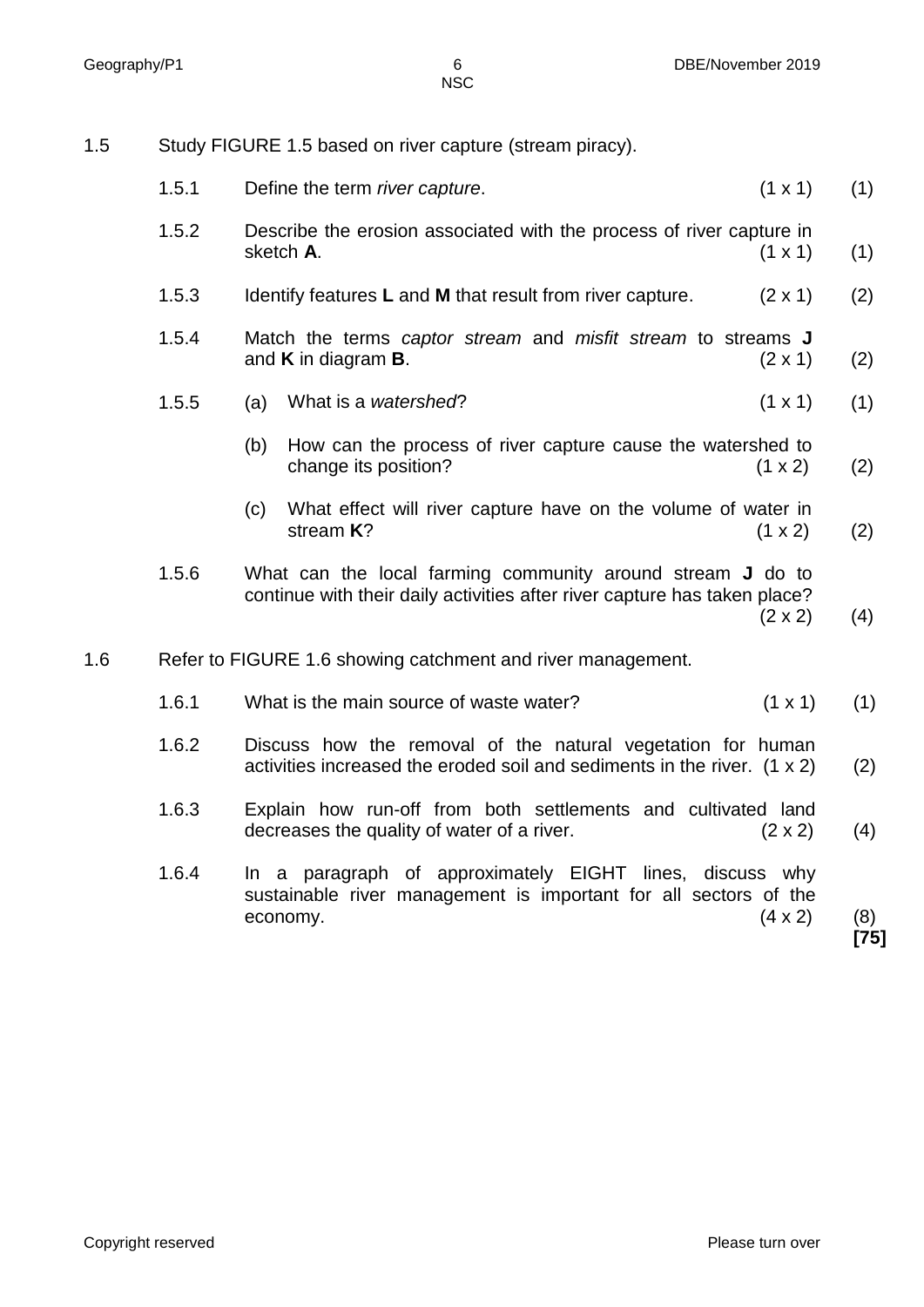# **QUESTION 2**

- 2.1 Various options are provided as possible answers to the following questions based on the cross-section of the mid-latitude cyclone in FIGURE 2.1. Choose the answer and write down only the letter (A–D) next to the question numbers (2.1.1 to 2.1.8), e.g. 2.1.9 D.
	- 2.1.1 The general direction of movement of the mid-latitude cyclone in the Southern Hemisphere is … -wards.
		- A north
		- B west
		- $\mathcal{C}$ east
		- D south
	- 2.1.2 Identify cloud **A** that is associated with the warm front:
		- A **Stratus**
		- B Cumulus
		- $\mathsf{C}$ **Nimbostratus**
		- D Cumulonimbus
	- 2.1.3 The area at **B** is referred to as the …
		- A warm sector.
		- B cold sector.
		- C polar front.
		- D apex.
	- 2.1.4 The type of cloud at **C** is …
		- A stratus.
		- B cirrus.
		- C cumulonimbus.
		- D nimbostratus.
	- 2.1.5 The gradient at **D** can be described as …
		- A steep.
		- B gentle.
		- C weak.
		- D vertical.
	- 2.1.6 The … front is found at **D**.
		- A polar
		- B cold
		- C occlusion
		- D warm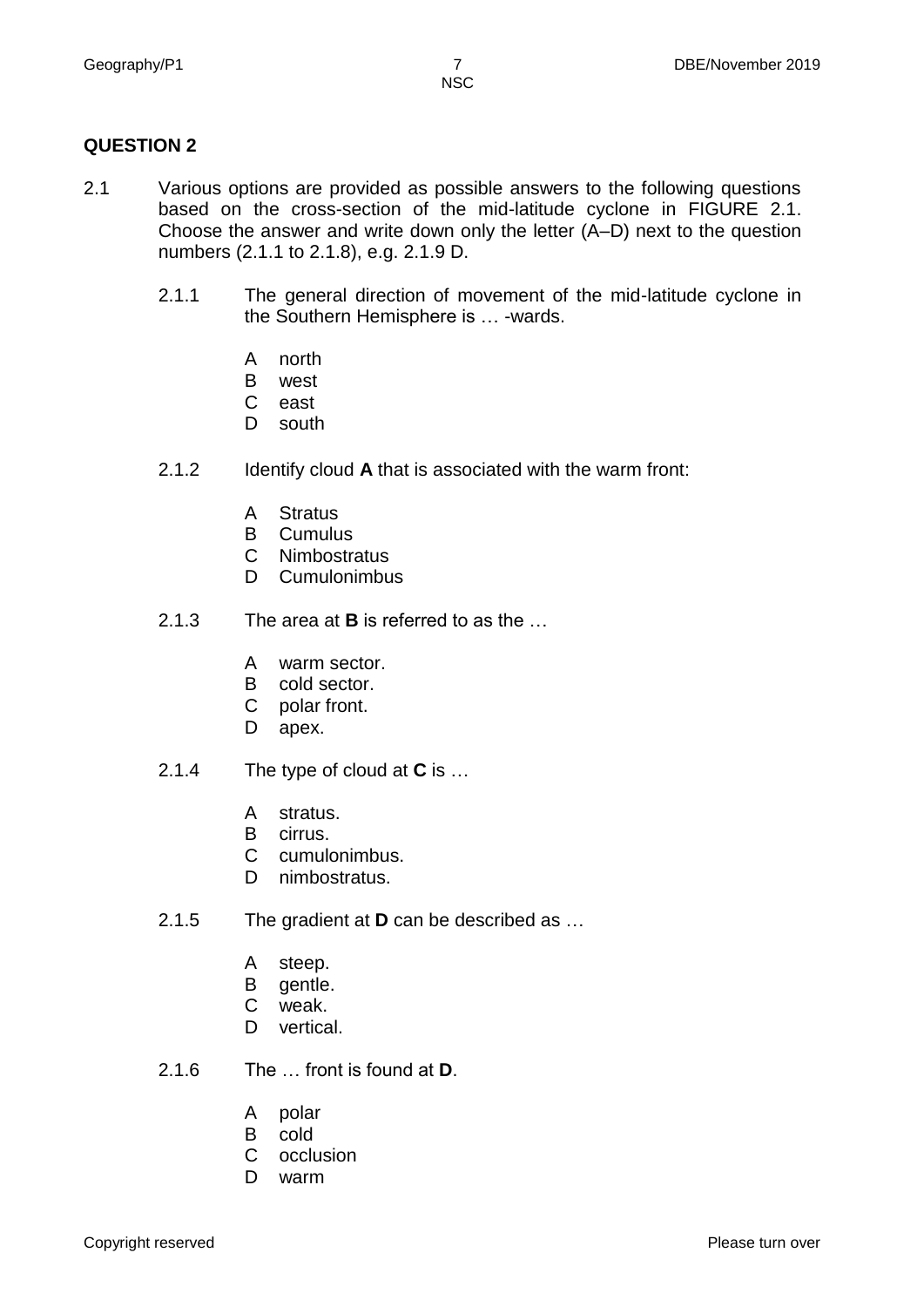- 2.1.7 The more active and faster moving front is the …
	- A polar front.
	- B cold front.
	- C warm front.
	- $D$ moisture front.
- 2.1.8 The type of rainfall at **E** is/are …
	- A light showers.
	- B frontal rain.
	- C orographic rain.
	- D convectional rain. (8 x 1) (8)
		-
- 2.2 Give ONE term for each of the following descriptions by choosing a term from the list below. Write only the term next to the question numbers (2.2.1 to 2.2.7) in the ANSWER BOOK, e.g. 2.2.8 turbulent flow.

| drainage basin;<br>water table;<br>confluence;<br>river mouth;<br>surface run-off;<br>interfluve;<br>ground water<br>river source;<br>2.2.1<br>Point where the river enters the sea<br>2.2.2<br>Water that has infiltrated the soil<br>2.2.3<br>Area drained by a main river and its tributaries<br>2.2.4<br>Point where a river originates<br>2.2.5<br>The upper level of the saturated zone<br>2.2.6<br>Water flowing overland after it has rained |  |  |  |  |
|------------------------------------------------------------------------------------------------------------------------------------------------------------------------------------------------------------------------------------------------------------------------------------------------------------------------------------------------------------------------------------------------------------------------------------------------------|--|--|--|--|
|                                                                                                                                                                                                                                                                                                                                                                                                                                                      |  |  |  |  |
|                                                                                                                                                                                                                                                                                                                                                                                                                                                      |  |  |  |  |
|                                                                                                                                                                                                                                                                                                                                                                                                                                                      |  |  |  |  |
|                                                                                                                                                                                                                                                                                                                                                                                                                                                      |  |  |  |  |
|                                                                                                                                                                                                                                                                                                                                                                                                                                                      |  |  |  |  |
|                                                                                                                                                                                                                                                                                                                                                                                                                                                      |  |  |  |  |
|                                                                                                                                                                                                                                                                                                                                                                                                                                                      |  |  |  |  |
| Point where a tributary meets the main river<br>2.2.7<br>$(7 \times 1)$                                                                                                                                                                                                                                                                                                                                                                              |  |  |  |  |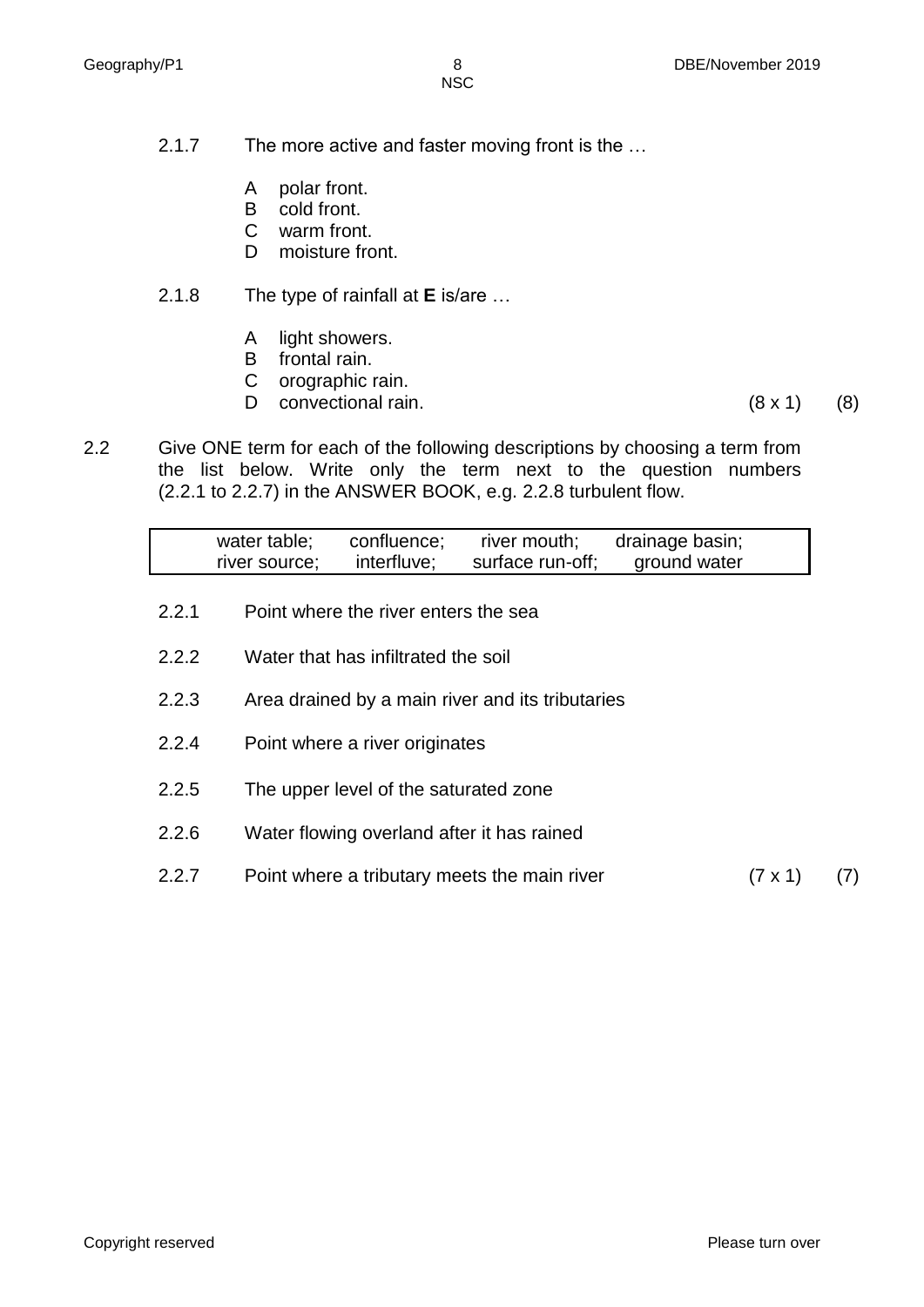| Study FIGURE 2.3 showing a synoptic weather map.<br>2.3 |  |
|---------------------------------------------------------|--|
|---------------------------------------------------------|--|

|     | 2.3.1     |     | What are the lines representing air pressure on the map called?                                                                                                   | (1 x 1)        | (1) |
|-----|-----------|-----|-------------------------------------------------------------------------------------------------------------------------------------------------------------------|----------------|-----|
|     | 2.3.2     |     | Give TWO pieces of evidence that the season depicted is summer.                                                                                                   | $(2 \times 1)$ | (2) |
|     | 2.3.3     |     | State the general movement of air pressure cell A.                                                                                                                | $(1 \times 1)$ | (1) |
|     | 2.3.4     |     | Refer to air pressure cell <b>B</b> .                                                                                                                             |                |     |
|     |           | (a) | Name this pressure cell.                                                                                                                                          | $(1 \times 1)$ | (1) |
|     |           | (b) | Explain how air pressure cell <b>B</b> influences the summer<br>rainfall pattern in the interior of South Africa.                                                 | $(2 \times 2)$ | (4) |
|     | 2.3.5     |     | Refer to the weather station model at C.                                                                                                                          |                |     |
|     |           | (a) | Give evidence from weather station model C that suggests<br>that there is little possibility of rain.                                                             | (1 x 2)        | (2) |
|     |           | (b) | Account for the air temperature and wind direction recorded<br>at weather station C.                                                                              | $(2 \times 2)$ | (4) |
| 2.4 | climates. |     | Refer to FIGURE 2.4 based on the differences between rural and urban                                                                                              |                |     |
|     | 2.4.1     |     | Will <b>A</b> or <b>B</b> generally experience lower wind speeds?                                                                                                 | $(1 \times 1)$ | (1) |
|     | 2.4.2     |     | What evidence in the photograph indicates that A experiences<br>higher evaporation rates than <b>B</b> ?                                                          | (1 x 2)        | (2) |
|     | 2.4.3     |     | Why does B experience more frequent rainfall than A?                                                                                                              | (1 x 2)        | (2) |
|     | 2.4.4     |     | Explain how the geometric shape of the buildings in the city causes<br>a greater absorption of heat.                                                              | (1 x 2)        | (2) |
|     | 2.4.5     |     | In a paragraph of approximately EIGHT lines, discuss how artificial<br>surfaces and urban activities contribute to higher temperature<br>recordings in <b>B</b> . | $(4 \times 2)$ | (8) |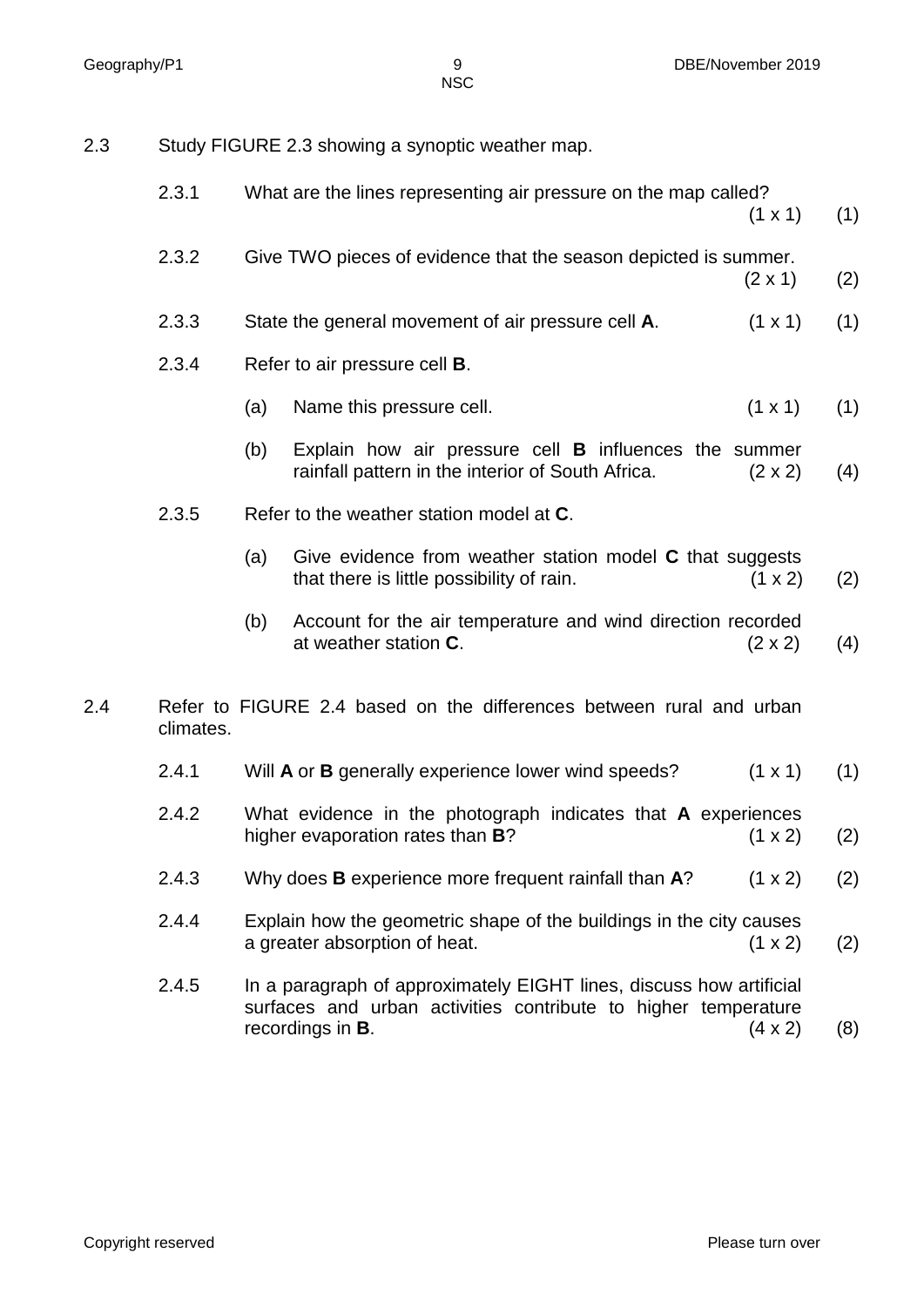2.5 Refer to FIGURE 2.5 showing river profiles.

|     | 2.5.1 | Define the term longitudinal profile.                                                                                                           | $(1 \times 1)$ | (1)           |
|-----|-------|-------------------------------------------------------------------------------------------------------------------------------------------------|----------------|---------------|
|     | 2.5.2 | Describe the shape of longitudinal profile A.                                                                                                   | $(1 \times 2)$ | (2)           |
|     | 2.5.3 | Identify an ultimate (permanent) and temporary base level of<br>erosion in the diagram.                                                         | $(2 \times 1)$ | (2)           |
|     | 2.5.4 | How will the deposition of sediments influence the capacity of the<br>dam?                                                                      | $(1 \times 2)$ | (2)           |
|     | 2.5.5 | Describe the difference in grade between the new longitudinal<br>profile and the original longitudinal profile.                                 | $(2 \times 2)$ | (4)           |
|     | 2.5.6 | Explain the impact of the presence of the dam on erosion and<br>deposition processes.                                                           | $(2 \times 2)$ | (4)           |
| 2.6 |       | Study FIGURE 2.6 based on fluvial landforms in the lower course of the river.                                                                   |                |               |
|     | 2.6.1 | Name fluvial feature A.                                                                                                                         | $(1 \times 1)$ | (1)           |
|     | 2.6.2 | Give a reason for the formation of feature A.                                                                                                   | (1 x 2)        | (2)           |
|     | 2.6.3 | Explain why the undercut slope at <b>B</b> is steep.                                                                                            | (1 x 2)        | (2)           |
|     | 2.6.4 | Feature $C$ is a natural levee. Why is this fluvial landform commonly<br>found in the lower course of the river?                                | $(1 \times 2)$ | (2)           |
|     | 2.6.5 | In a paragraph of approximately EIGHT lines, explain the positive<br>and negative impact of levees on farming on the floodplain. $(4 \times 2)$ |                | (8)<br>$[75]$ |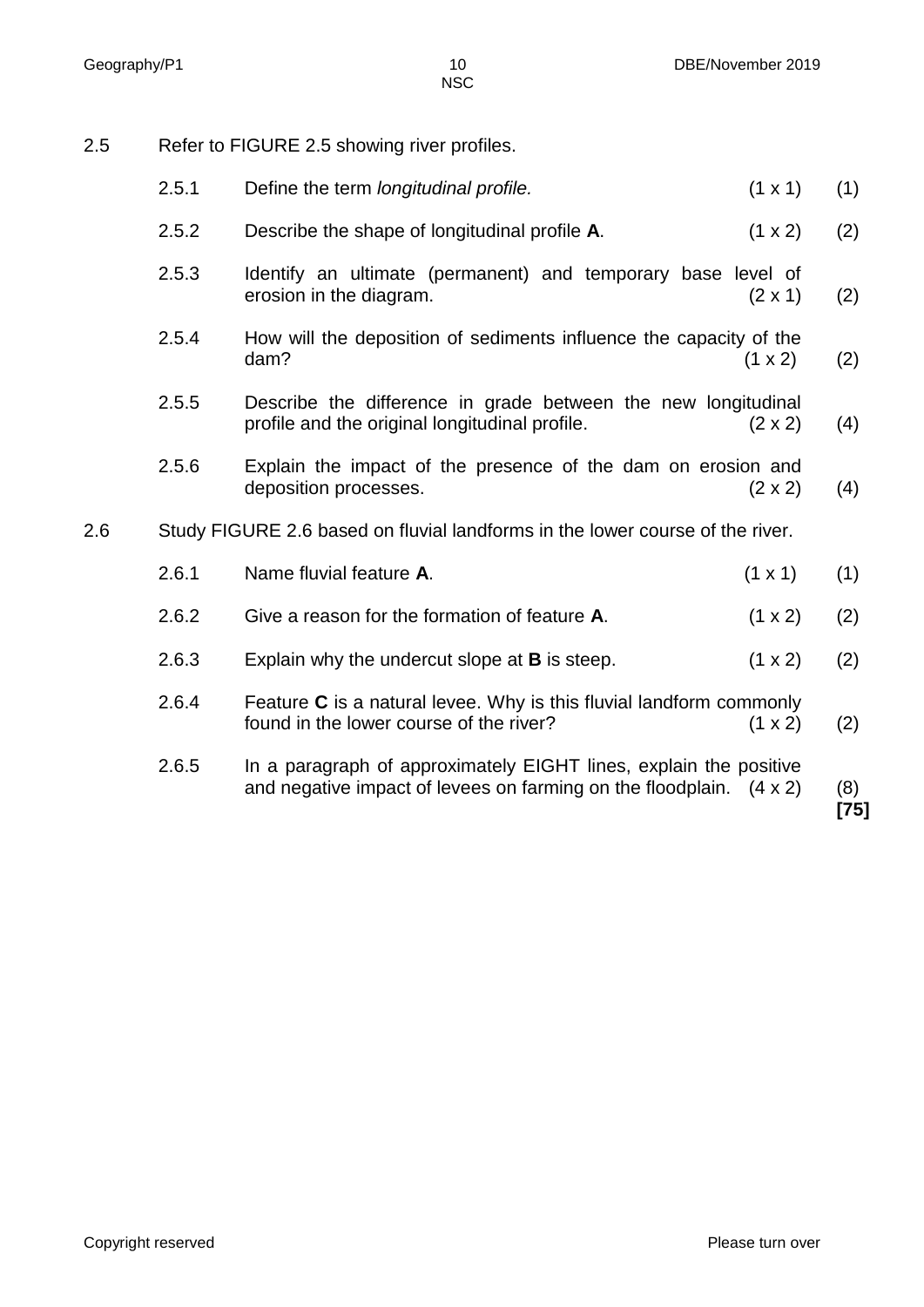# **SECTION B: RURAL AND URBAN SETTLEMENTS AND SOUTH AFRICAN ECONOMIC GEOGRAPHY**

# **QUESTION 3**

3.1 Choose a term from COLUMN B that matches the description in COLUMN A. Write only the letter (A–I) next to the question numbers (3.1.1 to 3.1.8) in the ANSWER BOOK, e.g. 3.1.9 J.

|       | <b>COLUMN A</b>                                                                       |   | <b>COLUMN B</b>      |
|-------|---------------------------------------------------------------------------------------|---|----------------------|
| 3.1.1 | Ranking of urban settlements from<br>smallest to largest                              | A | sphere of influence  |
|       |                                                                                       | B | high-order goods     |
| 3.1.2 | Settlement that provides goods and<br>services to the surrounding rural<br>population | C | urban hierarchy      |
|       |                                                                                       | D | low-order goods      |
| 3.1.3 | Area from where urban settlements<br>draw their customers                             | E | central place        |
| 3.1.4 | Minimum number of customers                                                           | F | low-order centres    |
|       | needed to make a business<br>profitable                                               | G | high-order centres   |
| 3.1.5 | The maximum distance that people                                                      | H | threshold population |
|       | travel to buy goods and services                                                      |   | range                |
| 3.1.6 | Type of goods that are purchased<br>frequently                                        |   |                      |
| 3.1.7 | Few services and functions are<br>available                                           |   |                      |
| 3.1.8 | Goods and services that are not<br>purchased regularly                                |   |                      |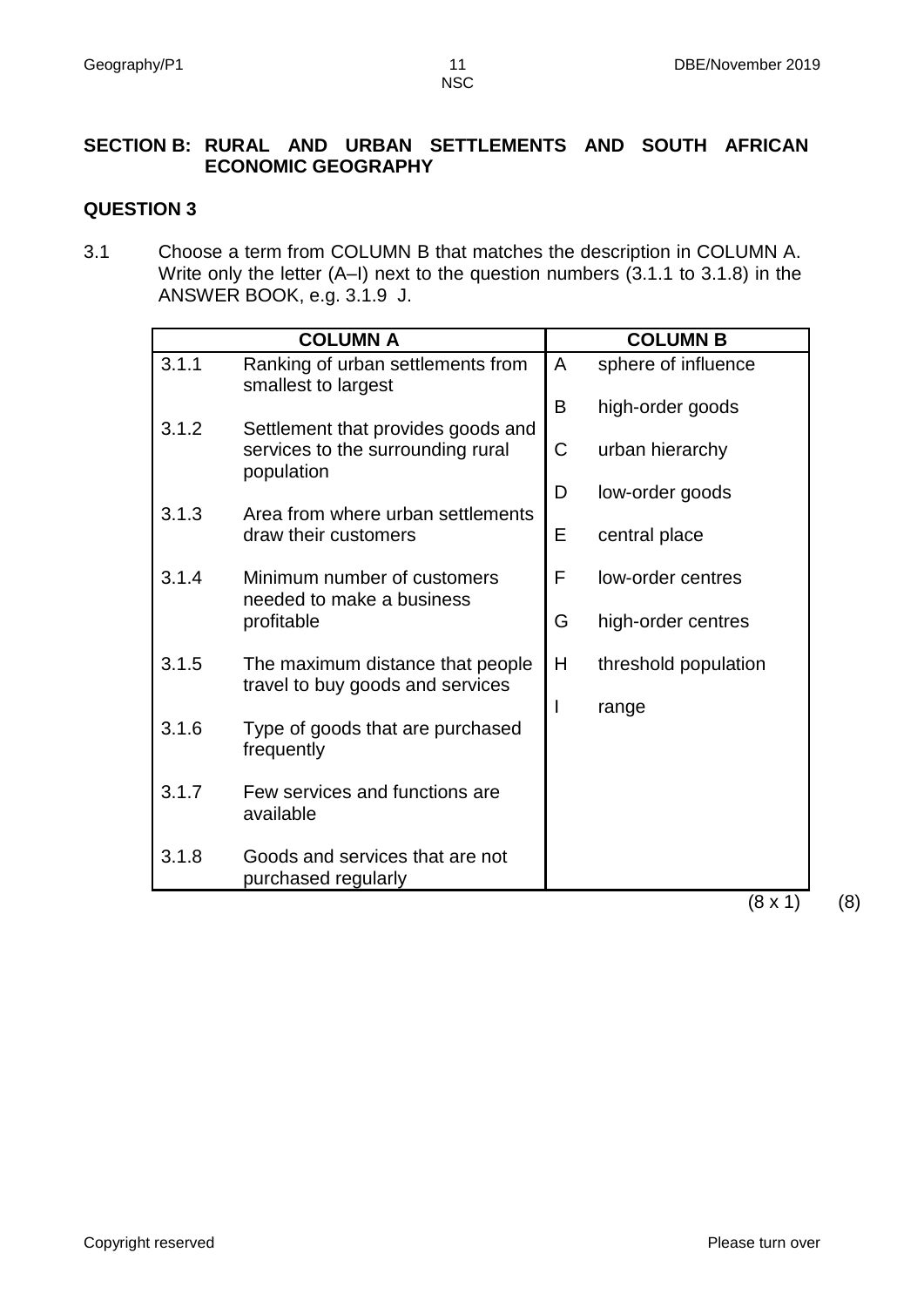- 3.2 Refer to economic sectors. Match the statements below with the primary, secondary or tertiary economic sectors. Write only the sector next to the question numbers (3.2.1 to 3.2.7) in the ANSWER BOOK.
	- 3.2.1 Mining is an example of this economic sector
	- 3.2.2 This sector is concerned with the provision of services
	- 3.2.3 The extraction of raw materials from the Earth's surface
	- 3.2.4 Concerned with the processing of raw materials
	- 3.2.5 The provision of electricity is an example of this sector
	- 3.2.6 The manufacture of textiles, footwear and clothing
	- 3.2.7 Contributes the least to the GDP of South Africa (7 x 1) (7)
- 3.3 Read the extract from the State of the Nation Address (SONA) in FIGURE 3.3 about rural settlement issues: land reform.
	- 3.3.1 What is *land reform*? (1 x 1) (1)
	- 3.3.2 Refer to land reform policy.
		- (a) Name TWO land reform programs referred to in the extract.
			- $(2 \times 1)$  (2)
		- (b) Explain the difference between the land reform programmes named in QUESTION  $3.3.2(a)$ . (2 x 2) (4)
	- 3.3.3 Give TWO solutions in the extract that refers to the success of land reform for emerging farmers.  $(2 \times 1)$  (2)
	- 3.3.4 How will the action of 'expropriation of land without compensation' help accelerate (speed up) the process of land reform?  $(1 \times 2)$  (2)
	- 3.3.5 Discuss how the implementation of land reform can affect South Africa's agricultural production. (2 x 2) (4)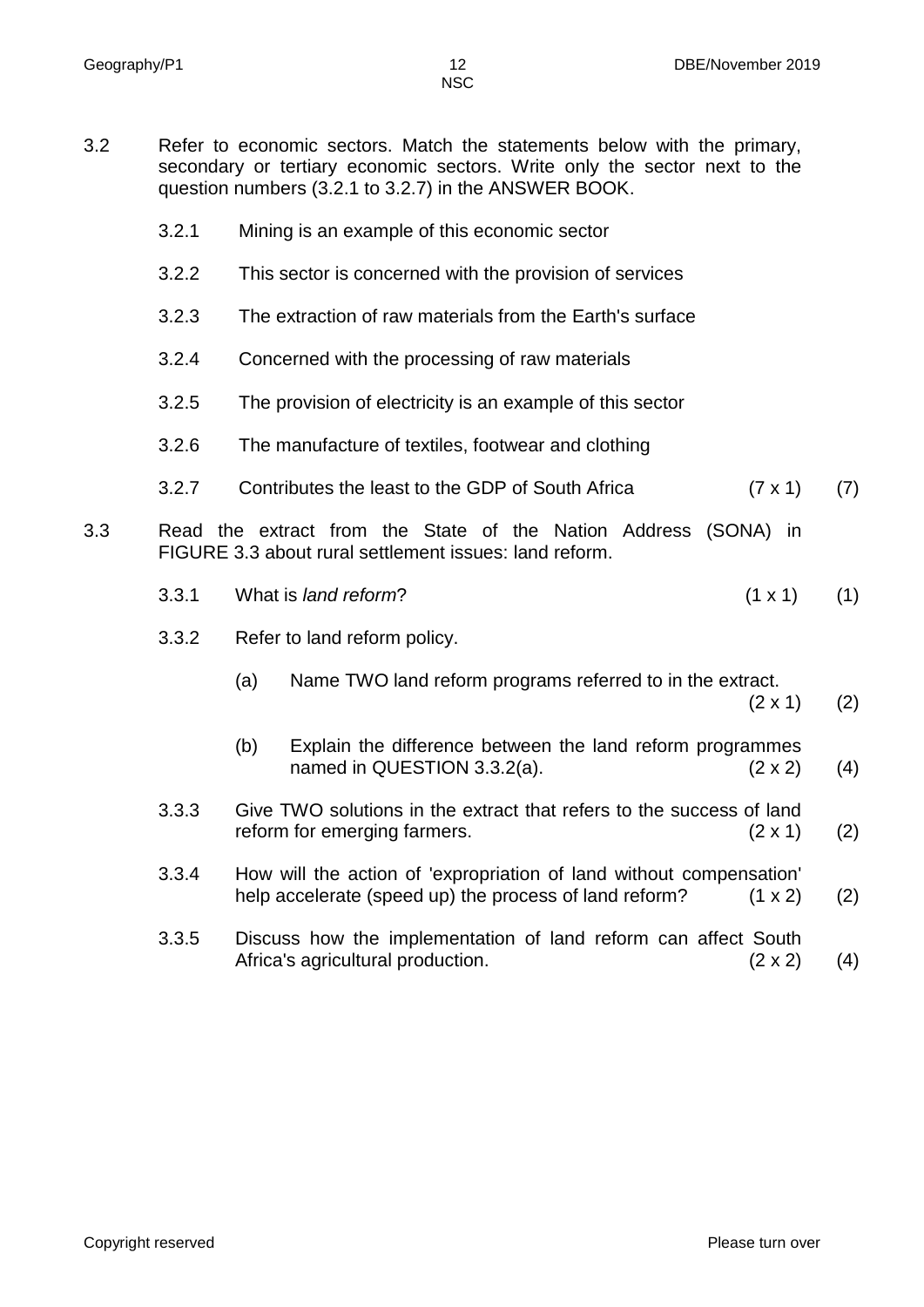3.4 FIGURE 3.4 is based on urbanisation.

|     | 3.4.1 | Distinguish between the terms urbanisation and urban expansion.                                                                                          | $(2 \times 1)$ | (2)         |
|-----|-------|----------------------------------------------------------------------------------------------------------------------------------------------------------|----------------|-------------|
|     | 3.4.2 | State the trend in urbanisation from 1970 to 2020.                                                                                                       | $(1 \times 1)$ | (1)         |
|     | 3.4.3 | Why does urbanisation give rise to urban expansion?                                                                                                      | $(2 \times 2)$ | (4)         |
|     | 3.4.4 | In a paragraph of approximately EIGHT lines, account for the urban<br>problems that result from rapid urbanisation in cities in developing<br>countries. | $(4 \times 2)$ | (8)         |
| 3.5 |       | Refer to the cartoon in FIGURE 3.5 based on the importance of food security.                                                                             |                |             |
|     | 3.5.1 | What is food security?                                                                                                                                   | $(1 \times 1)$ | (1)         |
|     | 3.5.2 | Why does the use of the words 'great news' not align (fit in) with the<br>message of the cartoon?                                                        | (1 x 2)        | (2)         |
|     | 3.5.3 | Even if there was food security, why would it not help the people in<br>the cartoon?                                                                     | $(2 \times 2)$ | (4)         |
|     | 3.5.4 | In a paragraph of approximately EIGHT lines, discuss ways to<br>improve food security in South Africa.                                                   | $(4 \times 2)$ | (8)         |
| 3.6 |       | FIGURE 3.6 is based on strategies for industrial development: Richards Bay.                                                                              |                |             |
|     | 3.6.1 | In which province is Richards Bay located?                                                                                                               | $(1 \times 1)$ | (1)         |
|     | 3.6.2 | Give TWO examples of industries in Richards Bay found on the<br>map.                                                                                     | $(2 \times 1)$ | (2)         |
|     | 3.6.3 | Why is this area a leading manufacturer of heavy machinery? $(2 \times 2)$                                                                               |                | (4)         |
|     | 3.6.4 | How would industrial development in Richards Bay be an advantage<br>to the local community?                                                              | $(2 \times 2)$ | (4)         |
|     | 3.6.5 | Explain why Richards Bay would be attractive in terms of its<br>infrastructure for both local and international investors.                               | $(2 \times 2)$ | (4)<br>[75] |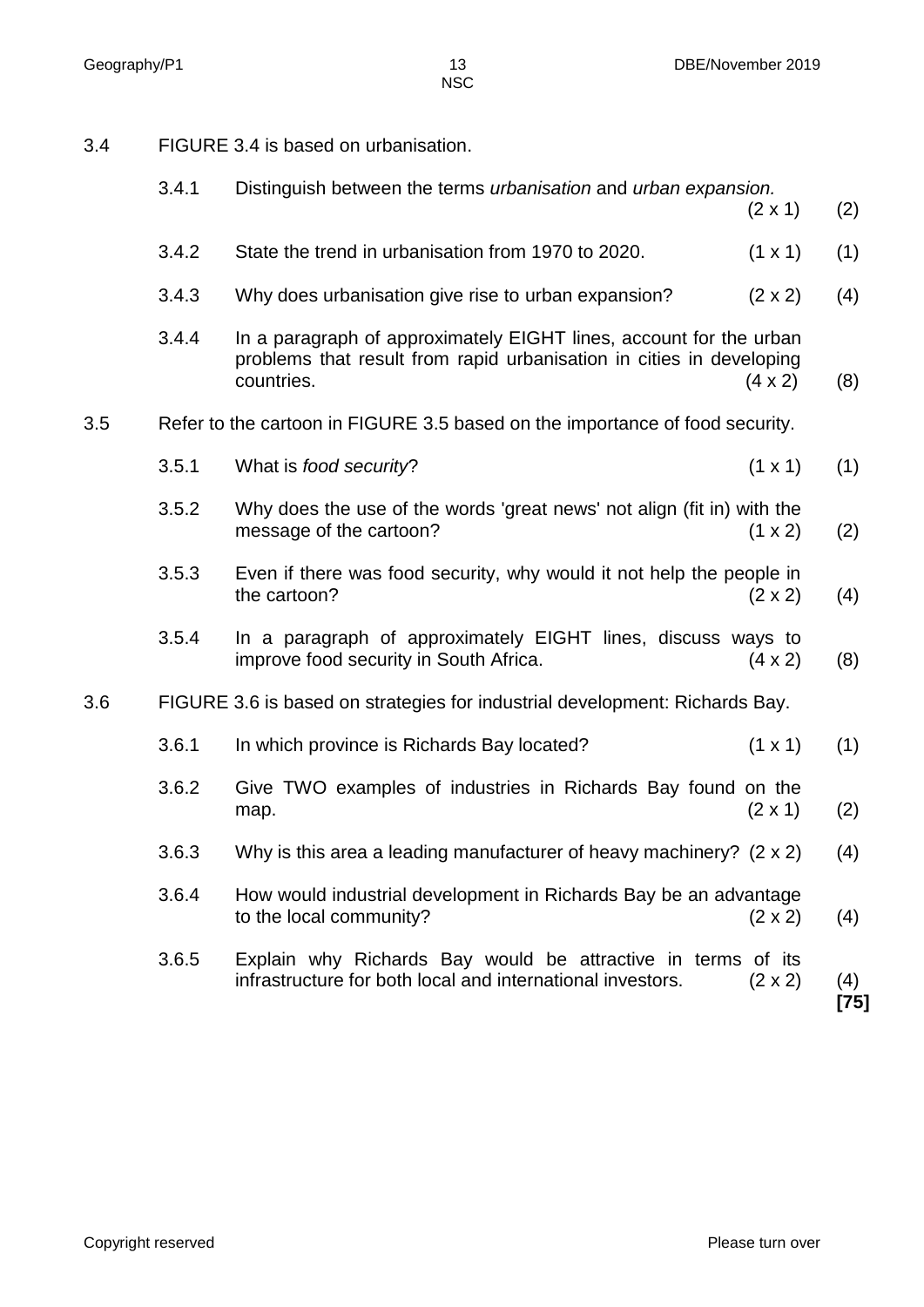# **QUESTION 4**

- 4.1 Refer to FIGURE 4.1 showing rural and urban settlements. Match the statements below to settlement type (**A** or **B)**. Write only the letter next to the question numbers (4.1.1 to 4.1.7) in the ANSWER BOOK.
	- 4.1.1 Settlement associated with secondary and tertiary activities
	- 4.1.2 Primary activities dominate in this settlement
	- 4.1.3 Known as a unifunctional settlement
	- 4.1.4 This settlement offers multiple functions
	- 4.1.5 The pattern of this settlement is always nucleated
	- 4.1.6 An example of such a settlement is a city
	- 4.1.7 The smallest settlement is called a farmstead (7 x 1) (7)
- 4.2 Choose a term in COLUMN B that matches the description in COLUMN A. Write only the letter (A–I) next to the question numbers (4.2.1 to 4.2.8) in the ANSWER BOOK, e.g. 4.2.9 J.

|       | <b>COLUMN A</b>                                                     |    | <b>COLUMN B</b>        |
|-------|---------------------------------------------------------------------|----|------------------------|
| 4.2.1 | Exchange of goods and services<br>between countries                 | A  | transportation network |
|       |                                                                     | B  | formal                 |
| 4.2.2 | Income generated by a country<br>by means of exports                | C  | home market            |
| 4.2.3 | Facilitates the movement of                                         | D  | trade                  |
|       | people, goods and information<br>from one place to another          | E. | beneficiation          |
| 4.2.4 | Refers to goods that are brought<br>into the country                | F  | GDP                    |
|       |                                                                     | G  | foreign exchange       |
| 4.2.5 | Legally registered businesses                                       | H  | <b>GNP</b>             |
| 4.2.6 | Also known as the domestic<br>market                                | ı  | <i>imports</i>         |
| 4.2.7 | Total value of goods and services<br>produced by a country per year |    |                        |
| 4.2.8 | Value added to a raw material by<br>means of processing             |    |                        |

 $(8 \times 1)$  (8)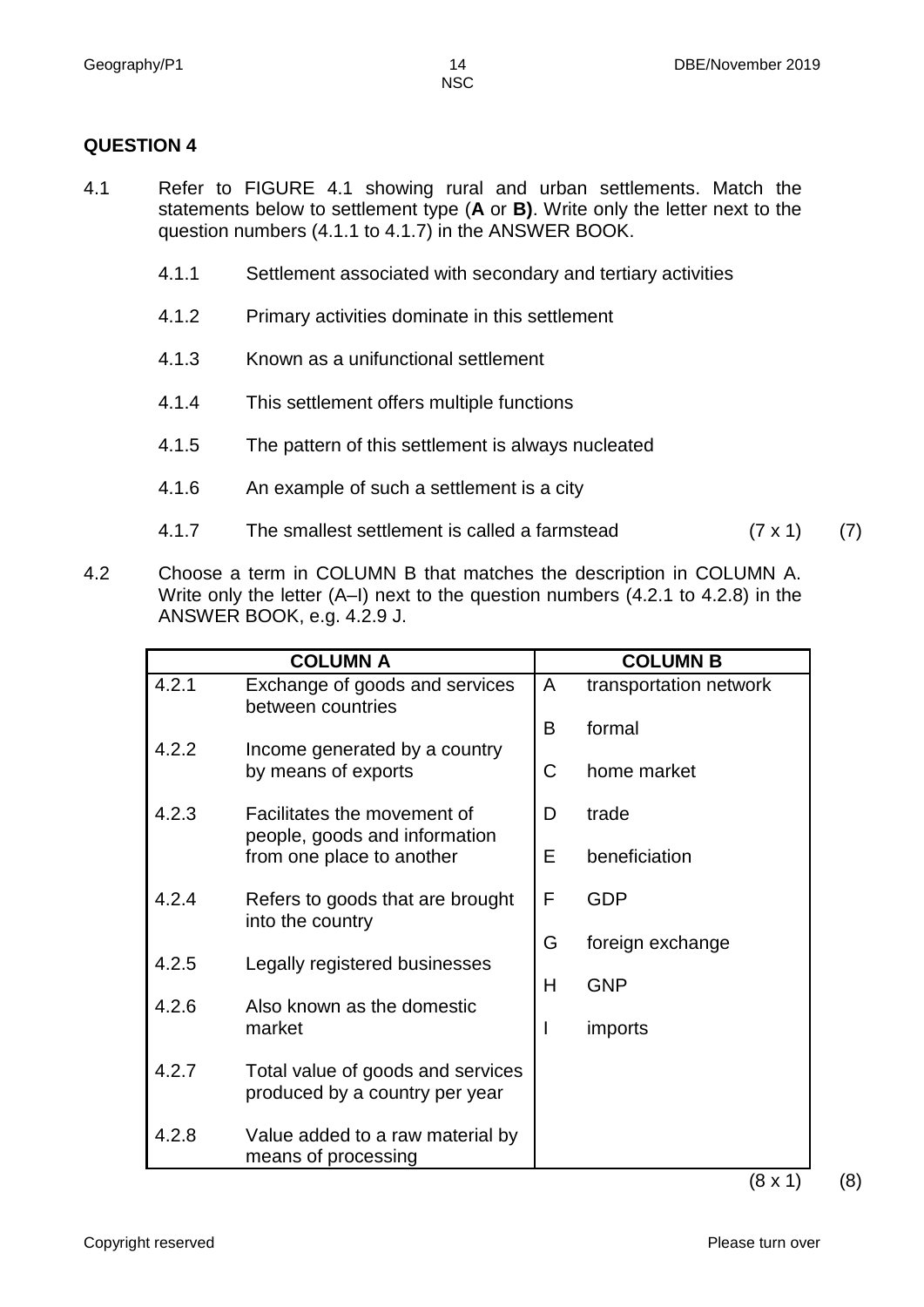- 4.3 FIGURE 4.3 is an urban profile showing the relationship between land-use zones and building density.
	- 4.3.1 Refer to land-use zone **A**.
		- (a) Name the land-use zone.  $(1 \times 1)$  (1)
		- (b) State TWO characteristics of land-use zone **A**. (2 x 1) (2)
		- (c) Why is this land-use zone ideal for the location of light  $industries?$  (1 x 2) (2)
		- (d) Suggest ONE reason for land-use zone **A** having high land values.  $(1 \times 2)$  (2)
	- 4.3.2 Give TWO pieces of evidence that suggest that land-use zone **B** is a residential zone of high income.  $(2 \times 2)$  (4)
	- 4.3.3 Explain why land-use zone **B** and land-use zone **C** are not compatible.  $(2 \times 2)$  (4)
- 4.4 Study FIGURE 4.4 based on an informal settlement and associated issues.

| 4.4.1 | Define the term <i>informal</i> settlement. | $(1 \times 1)$ (1) |  |
|-------|---------------------------------------------|--------------------|--|
|       |                                             |                    |  |

- 4.4.2 According to the newspaper article, why is there an increased risk of fires in informal settlements?  $(2 \times 1)$  (2)
- 4.4.3 Why does the occurrence of destructive fires increase in informal settlements in winter?  $(2 \times 2)$  (4)
- 4.4.4 In a paragraph of approximately EIGHT lines, explain how the local municipality can reduce fire hazards for people living in informal settlements.  $(4 \times 2)$  (8)

Copyright reserved **Please turn over the Copyright reserved** Please turn over